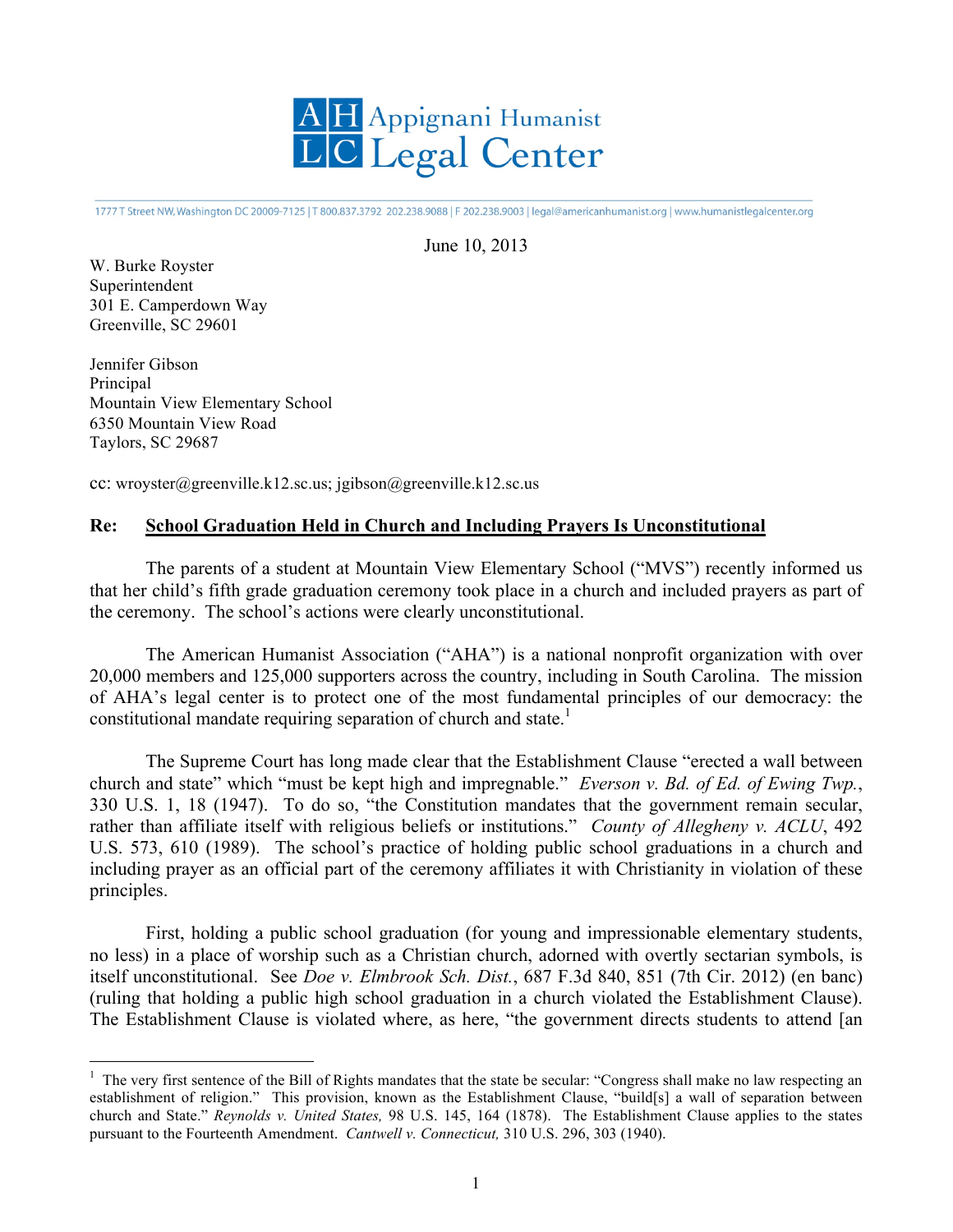event in] a pervasively Christian, proselytizing environment." *Id.* at 855.<sup>2</sup>

Second, the prayers included in the graduation ceremony are also unconstitutional. The Supreme Court has made clear that the inclusion of even nonsectarian prayers delivered by private parties as part of a public school graduation ceremony is unconstitutional. See *Lee v. Weisman*, 505 U.S. 577 (1992) (graduation prayers unconstitutional) and *Mellen v. Bunting*, 327 F.3d 355, 376 (4th Cir. 2003) (explaining that the "Establishment Clause plainly forbids public schools from sponsoring an official prayer for young children").<sup>3</sup> In fact, "any kind of prayer [in secondary and elementary schools is] unconstitutional because of the impressionability of children," and therefore the government "is prohibited from sponsoring prayer in its elementary and secondary schools." *Mellen* at 321 n. 4, 366.

Furthermore, it does not matter whether the person delivering the prayer is a school official, the school's chosen speaker or a student. Whenever a prayer is part of "a school-sponsored event . . . the conclusion is inescapable that [it] . . . conveys a message that the school endorses the religious invocation." *Jager v. Douglas County Sch. Dist*., 862 F.2d 824, 831-32 (11th Cir. 1989) *cert. denied*, 490 U.S. 1090 (1989); see also *Santa Fe Indep. Sch. Dist. v. Doe*, 530 U.S. 290, 303 (2000) (studentled prayers preceding school football games violated Establishment Clause). It is sufficient that the MVS *permitted* them to occur at a school-sponsored event such as the graduation.<sup>4</sup>

Because MVS has committed multiple constitutional violations, the school district may be sued in federal court under 42 U.S.C. § 1983, which provides that the court may not only issue an injunction

 <sup>2</sup> See also *Carlino v. Gloucester City High Sch.,* 57 F. Supp. 2d 1 (D.N.J. 1999), *affirmed* 44 Fed. Appx. 599 (3d Cir. 2002) (principal's significant involvement with a baccalaureate service violated the Establishment Clause); *Spacco v. Bridgewater Sch. Dep't*, 722 F.Supp. 834 (D. Mass. 1989) (students could not attend classes in facilities owned by a church, based in part on the students passing "beneath a large cross" to enter the facility, along with the existence of religious flyers that the students confronted upon entry).

See also *Doe v. Santa Fe Indep. Sch. Dist*., 168 F.3d 806, 816 (5th Cir. 1999), *aff'd* 530 U.S. 290 (2000); *Guidry v. Broussard*, 897 F.2d 181 (5th Cir. 1990); *Nurre v. Whitehead*, 580 F.3d 1087 (9th Cir. 2009), *cert. denied*, 130 S. Ct. 1937 (2010); *Corder v. Lewis Palmer Sch. Dist. No. 38*, 566 F.3d 1219 (10th Cir. 2009), *cert. denied*, 130 S. Ct. 742 (2009); *Lassonde v. Pleasanton Unified Sch. Dist.*, 320 F.3d 979, 983 (9th Cir. 2003), *cert. denied*, 540 U.S. 817 (2003); *Cole v. Oroville Union High Sch. Dist.*, 228 F.3d 1092, 1104 (9th Cir. 2000), *cert. denied* 532 U.S. 905 (2001) ("allowing the students to engage in sectarian prayer and proselytizing as part of the graduation ceremony would amount to government sponsorship of, and coercion to participate in, particular religious practices."); *ACLU v. Black Horse Pike Regional Bd. of Educ*., 84 F.3d 1471, 1488 (3d Cir. 1996). See also *Warnock v. Archer*, 443 F.3d 954 (8th Cir. 2006) (affirming a contempt order on school district for violating injunction prohibiting them from orchestrating or supervising prayers at graduation ceremonies); *Workman v. Greenwood Cmty. Sch. Corp*., 2010 U.S. Dist. LEXIS 42813, \*14-15 (S.D. Ind. 2010); *Doe v. Gossage*, 2006 U.S. Dist. LEXIS 34613, \*19-20 (W.D. Ky. 2006); *Ashby v. Isle of Wight County Sch. Bd.*, 354 F. Supp. 2d 616 (E.D. Va. 2004); *Deveney v. Bd. of Educ.*, 231 F. Supp. 2d 483, 485-88 (S.D. W. Va. 2002); *Skarin v. Woodbine Cmty. Sch.,* 204 F. Supp. 2d 1195, 1198 (S.D. Iowa 2002) (issuing injunction prohibiting school choir from singing Lord's Prayer at graduation ceremony); *Gearon v. Loudoun County Sch. Bd.,* 844 F. Supp. 1097 (E.D. Va. 1993); *Lundberg v. W. Monona Cmty. Sch. Dist*., 731 F. Supp. 331, 333 (N.D. Iowa 1989); *Graham v. Central Cmty. Sch. Dist.*, 608 F. Supp. 531 (S.D. Iowa 1985); *Lemke v. Black,* 376 F. Supp. 87, 89-90 (E.D. Wis. 1974); *Committee for Voluntary Prayer v. Wimberly*, 704 A.2d 1199 (D.C. 1997); *Bennett v. Livermore Unified Sch. Dist.*, 193 Cal. App. 3d 1012 (1<sup>st</sup> Dist. 1987).

See also *Ingebretsen v. Jackson Pub. Sch. Dist.*, 88 F.3d 274, 278 (5th Cir. 1996), *cert. denied*, 519 U.S. 965 (1996) (holding that a school's policy of permitting student-initiated prayer at even non-compulsory school events violated the Establishment Clause); *Hall v. Board of Sch. Comm'rs,* 656 F.2d 999, 1003 (5th Cir. 1981) (school violated the Establishment Clause by "permitting students to conduct morning devotional readings over the school's public address system"); *Meltzer v. Bd. of Pub. Instruction,* 548 F.2d 559, 574 (5th Cir. 1977) *aff'd on reh'g*, 577 F.2d 311 (1978) (en banc), *cert. denied,* 439 U.S. 1090 (1979) (school policy permitting students to read their selections from the Bible over the public address system each morning was unconstitutional)*.*